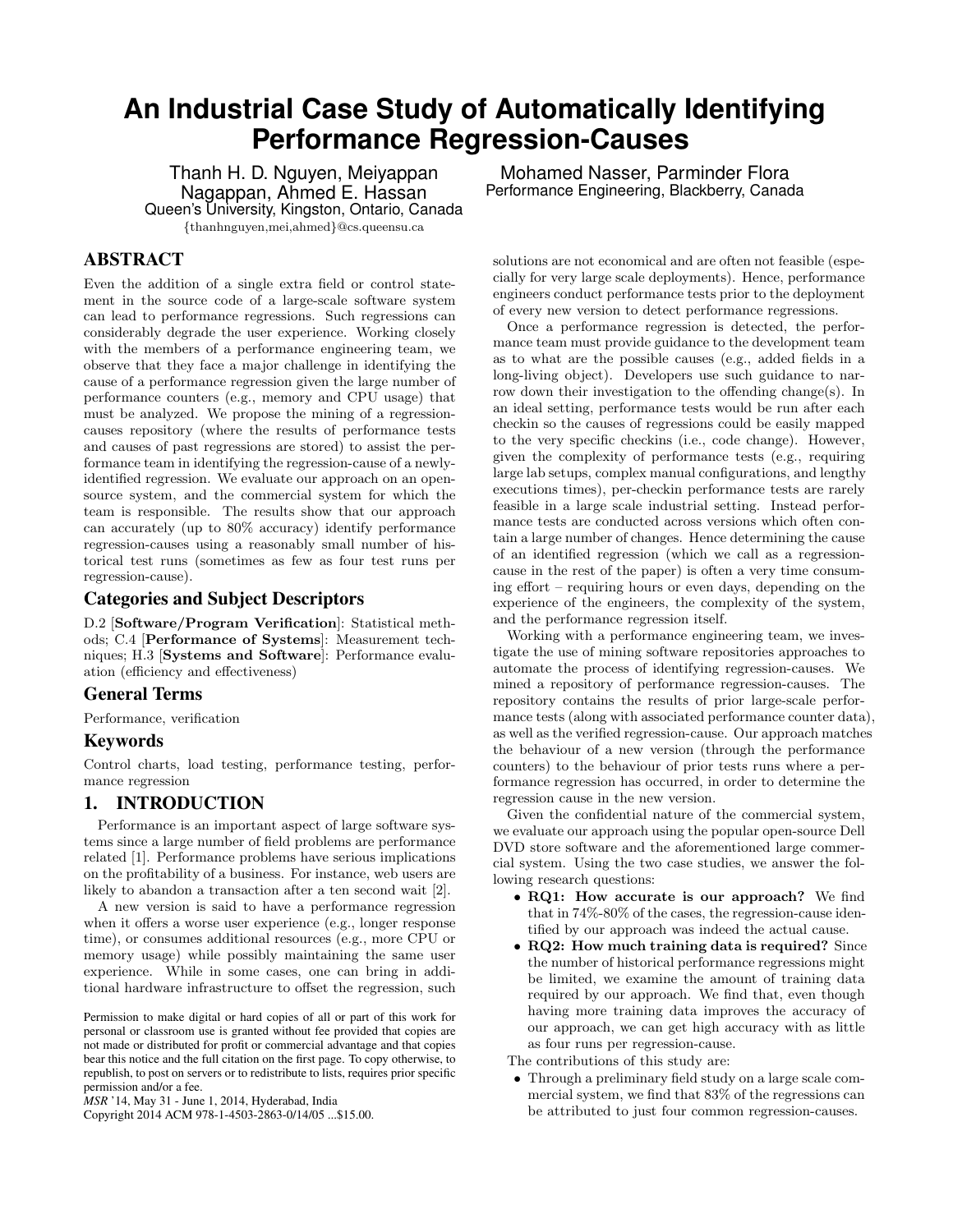

• We propose and evaluate an approach, which can automatically determine if the regression-cause of a new performance test matches one of the known causes.

The paper is organized as follows. Section 2 introduces the background which motivates our approach for identifying the regression-causes. Section 3 explains the details of our approach. Section 4 introduces the two case studies used to evaluate our approach. Section 5 presents the results for our two research questions. Section 6 discusses the applications of our approach in an industrial setting and the feedback we got from the performance engineers. Section 7 discusses related work. Finally, Section 8 concludes the paper.

#### 2. CASE STUDY AND BACKGROUND

In this section, we introduce our industrial case study and the background information on performance testing.

# 2.1 Industrial Setting

We study a performance testing team of a commercial company. The software system, for which the team is responsible, is a high performance and high availability system that is deployed on several thousand nodes each, across several data centres around the globe. The software services millions of users worldwide.

#### 2.2 Performance Regression Testing

The goal of performance regression testing is to ensure that performance of the system remains at an acceptable level under field-like load. During the software's life cycle, every change to the source code might degrade the software performance by consuming more resources. This situation is called a performance regression. To ensure that the user experience is not compromised, performance engineers conduct performance tests for each new software version.

Figure 1 shows the typical steps of performance regression testing – a black-box testing process. Step 1 applies field-like load to both the old version and new version of the software on the same field-like hardware. This step is usually done by load generation tools such as HP's Load Runner or Apache's JMeter. During the test runs, performance counters such as CPU or memory utilization are collected. Then, in Step 2, the two sets of counters, which are called baseline for the old version and target for the new version, are analyzed.

The performance of a software system depends on two factors. The software itself and the hardware on which it runs. If there is a regression, e.g., the software uses more CPU than before, the performance team works closely with developers to identify the cause and understand the rationale. If the rationale is not justified, the developers will need to make changes to the software to eliminate the regression. If the rationale is justified, then additional hardware would be provisioned to offset the observed regression.

#### 2.3 Analyzing a Performance Regression Test

In Step 2 of Figure 1, the performance engineers need to analyze the performance counters to:

- Determine if there is a performance regression
- *•* Identify the regression-cause

We study the performance regressions, which the team reported in a period of one year to understand the typical outputs of Step 2 in Figure 1. With the help of the engineers, we analyze the content of bug reports using an approach similar to Jin et. al. [3], where bug reports were manually analyzed and grouped into different types of causes.

Table 1 shows a breakdown of the various causes of regressions over a year (only the percentage is shown for confidentiality reason). We name the regression-causes according the wording in the bug reports. However, these regressioncauses are widely used in practice under similar names. Altman et. al. [4] also report similar regression-causes, e.g., Memory Leak, Database Bottleneck, or Disk I/O.

As we can see, four of the regression-causes can explain 82.94% of regression problems over a year. Only for 17% of the identified performance regressions, no regression-cause was identified. Such cases are common since not all performance metrics are exposed. These cases usually require extensive debugging.

We interviewed the performance engineers responsible for the industrial software system, to understand these regressioncauses. The engineers noted that the same regression-cause in different parts of the code will result in similar values for the performance counters (i.e. signature) as long as the regression causing code is inserted anywhere along the same execution path. However, if the regression-cause is inserted along other execution paths, it likely won't result in the same signature. For example, take a typical e-commerce application. Adding a regression-cause in different parts of the execution path that deals with the checkout process will lead to a common counter signature. However, adding the same regression-cause in the execution path responsible for the registration process will lead to a different counter signature. Given the large size of the code base and the team, they found that the insertion of the same regression-cause along the same path tends to occur often in their system.

Table 1: Typical output of Step 2 in Figure 1

| <b>Regression-cause</b>                                       |  |  |  |
|---------------------------------------------------------------|--|--|--|
| Added frequently executed DB query or miss 30.54%             |  |  |  |
| matched DB indices                                            |  |  |  |
| Added frequently executed logic                               |  |  |  |
| Added frequently accessed fields and objects                  |  |  |  |
| Added blocking I/O access:                                    |  |  |  |
| Symptom of regression is detected (e.g., response $16.67\%$ ) |  |  |  |
| time increased) but no regression-cause can be                |  |  |  |
| determined.                                                   |  |  |  |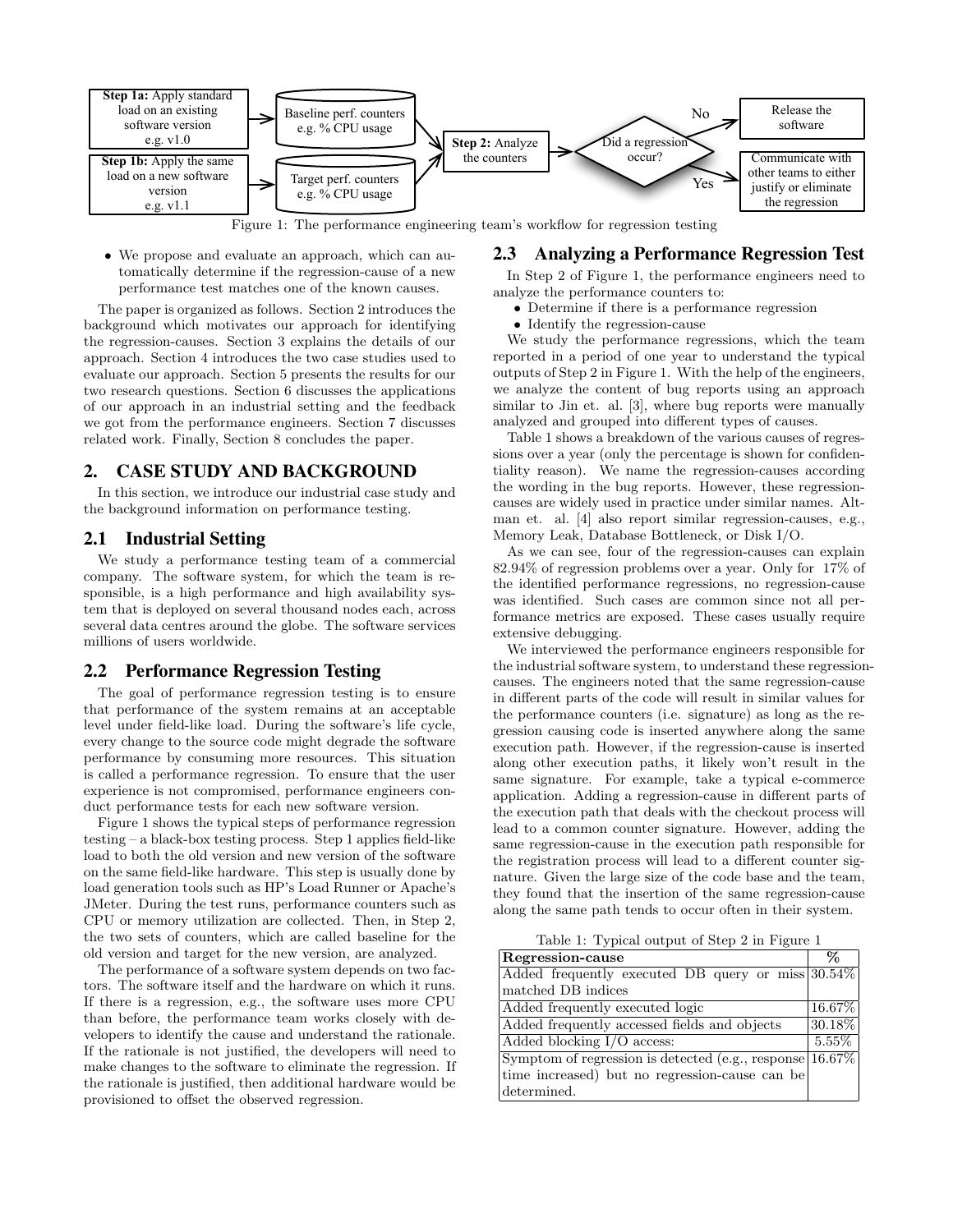# 2.4 The Challenge of Analyzing the Results of Performance Tests

Unfortunately, identifying the regression-cause is not a simple task because:

- *•* There are a large amount of counters. Apart from the standard counters in the OS's monitoring system, specific counters are also added to common trouble spots. Sometimes, profilers are also used as a fast way to create specific performance counters. Both result in thousands of counters to be analyzed for each test run.
- *•* Most performance regression problems involve a combination of counters. For example, if a database index is missing, both the CPU utilization and memory are likely to increase. Hence looking at just one counter would not be sufficient.
- *•* A regression in a component is very likely to impact the performance of other components. For example, if the database slows down, the front end will have to wait more for queries to return. Hence, the front end will use less CPU.

Yet, the analysis is usually done manually  $-$  a very time consuming and error-prone process [5]. To analyze this massive amount of counter data, performance engineers usually have to rely on experience to select a subset of counters to manually compare. It can take several hours or even days to analyze each performance test.

#### 3. APPROACH

Leveraging our prior experience with mining software repositories, we believe that if the regression test results are kept in a repository, we can leverage information from prior tests when analyzing a new test run. Figure 3 shows an overview of our proposed approach which replaces the manual analysis in Step 2 (Figure 1). However, we first need to explain the two conceptual steps of our approach:

- Step A Data reduction: We reduce the counter data into a smaller set of data using a statistical control technique called control charts. Thus a simpler and easier to understand performance counter dataset is created to be used in the next step of our approach.
- *•* Step B Detect regression and identify regression-cause: Using machine learning techniques, we match the regression-cause of the current test run with the regression-cause of historical runs. One of the regression-cause is "Normal", which means there is no regression. So we can say a) whether regression happened and b) what is the probable cause of the regression.

## Step A: Data Reduction Using Control Charts

Goal: Data reduction is essential when analyzing a large number of counters (usually 2-3 thousand counters). Prior studies employ techniques such as principle component analysis [6, 7], projection pursuit [8], or normalized mutual information [9] for data reduction. However, these techniques primarily fuse the counters together creating new index counters that are often hard to map back to intuitive concepts.

Control charts: Control charts are a common tool in statistical quality control [10]. They are used to detect problems in manufacturing processes where raw materials are inputs and the completed products are outputs. A control chart outputs a measurement index, called violation ratio,



(a) Normal operation  $\Leftrightarrow$  **Low** (b) Out-of-control  $\Leftrightarrow$ violation ratio High violation ratio

Figure 2: Examples of control chart which detect deviation in process output (performance counters in this case).

which indicates the amount of deviance of the current state of the process compared to the norm.

Figure 2(a) and 2(b) show two example control charts. The x-axis is time, e.g., minutes. The y-axis is the counter values. In this example, we are monitoring the CPU usage.

A control chart is typically built using two datasets: a baseline dataset and a target dataset. The baseline dataset is used to create the control limits. The Upper Control Limit and the Lower Control Limit are the two solid lines which represents the 90th and the 10th percentile. The dashed line in the middle is the Centre Line which represents the median, or the 50th percentile, of the baseline dataset. The target dataset, which are the crosses, is used to score the violation ratios on the chart. The violation ratio is the percentage of target dataset values that are outside the control limits. The violation ratio represents the degree to which the current operation is out-of-control. The thresholds for violation ratios are determined by the performance engineer based on their experience.

Figure  $2(a)$  is an example where the CPU utilization is within its control limits. This should be the normal operation of the server. Figure 2(b), on the other hand, is an example where the CPU utilization (process output data) is out-of-control. In this case, operators should be alerted for further investigation.

Reducing performance counter data using control charts: In a performance test run, we have two sets of data, which are the old version's test data (the baseline) and the new version's test data (the target) (Figure 1). Control charts reduce, as explained above, the counters of the baseline and target tests into violation ratios for each counter. To be more precise, control charts can output two violation ratios for each counter: upper violation ratio and lower violation ratio. The upper violation ratio is the ratio of dataset values that are higher than the upper control limit. The lower violation ratio is the ratio of dataset values that are lower than the lower control limit. The collection of violation ratios of all the counters for each test run is the performance counter dataset of that test run.

This reduction does not compromise the explanatory power of the reduced data for a specific counter. Working with the performance engineers, we found that they are more comfortable to adopt approaches, like control charts, since they are easy to understand and explain [11, 12]. If the violation ratio of a counter is high, it means that the new target test behaves differently from the baseline test for that counter. If the violation ratio for a counter is low, it means that the new target test behaves the same as the baseline test for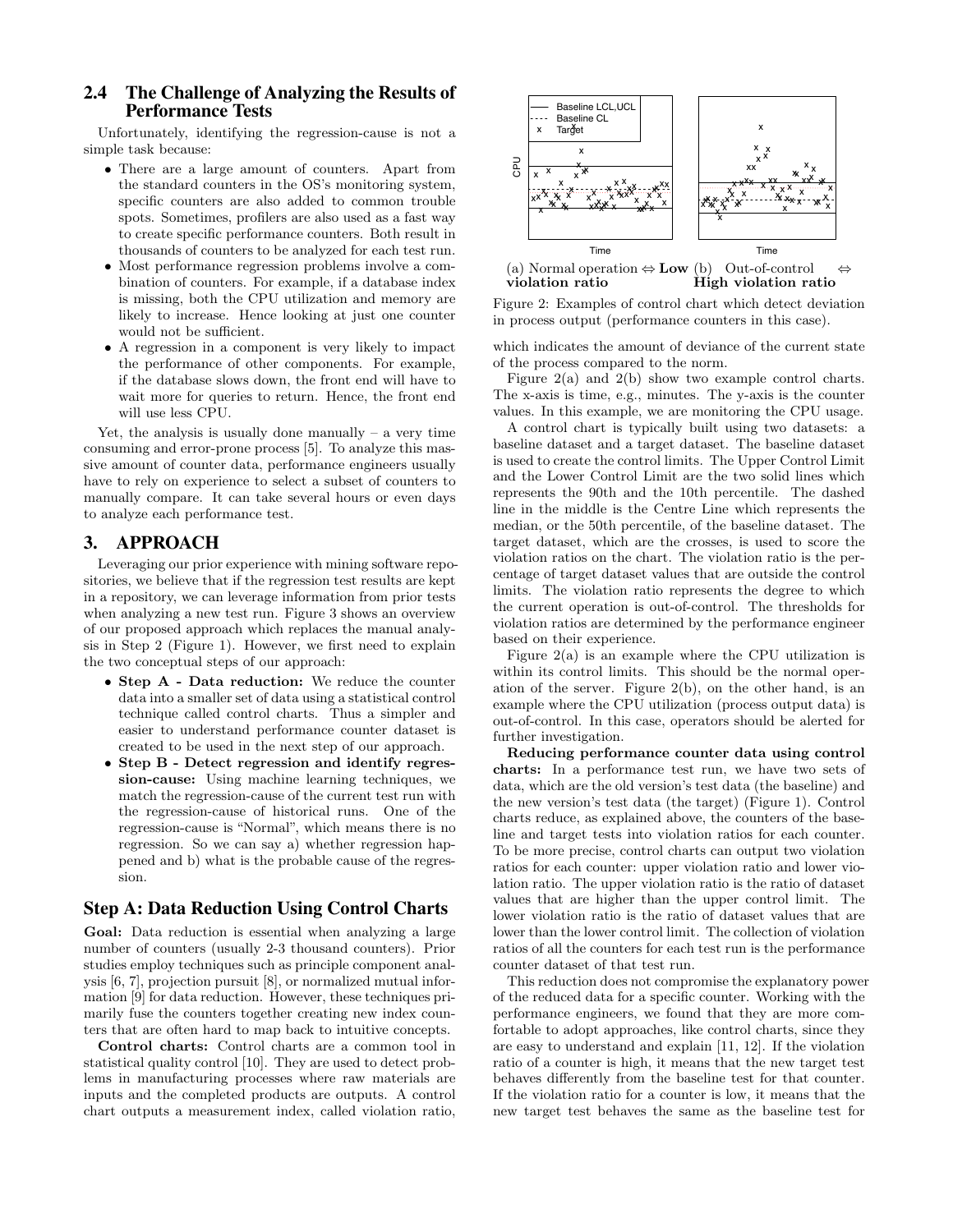

Figure 3: Our proposed approach for determining the regression-cause, which replaces the manual analysis of performance counters (Step 2 of Figure 1).

that counter. So even if we are not using the violation ratios in the analysis step of performance regressions, which we will explain in the next subsection, the engineer can still make sense of the reduced data. If we use other data reduction technique such as principle component analysis [6, 7], we would still achieve reduction. However, it would be very difficult to make sense of the reduced data since the counters are combined into principle components.

#### Step B: Detecting the Regression Types Using Machine Learners

Goal: After Step A, the data for analysis is similar to the example in Table 2. Each row represents a test run (with relation to its baseline test run). Each column is the violation ratio of the corresponding counter when comparing the target run against its baseline run. We have one column for each counter of every component of the software. For example, if we have 15 components and each component has 36 counters (the standard counters that Microsoft Windows collects for a process), we will have  $15 * 36 = 540$  columns.

The top part of Table 2 are the historical tests which are stored in a repository. The last column shows the identified cause of the performance regression in that run. If there is no regression, the regression-cause would be G ('Normal'). If there is a performance regression, the verified regressioncause is recorded. For example, in the first row, there is no performance regression, so the regression-cause is 'Normal'. In the second row, there is a performance regression due to adding code to a frequently accessed logic, so the regressioncause is recorded as 'Added hot code' (See Section 4 for a detailed explanation of the various regression-causes).

The last row of Table 2 is the new test run, which corresponds to the new version, and hence has an "unidentified" regression-cause (denoted as a '?'). To identify the regression-cause (if a regression has occurred) of this new test, an engineer would have to match the characteristics of

Table 2: Example of data used in the machine learning of Step B.  $Co X = Component X$ , and  $VR = Violation Ratio$ 

| Data          |       |                |       |           | $\ $ Co.1 $ $ Co.2 $ $ Co.3 $  $ Co.n $\ $ Regression- |
|---------------|-------|----------------|-------|-----------|--------------------------------------------------------|
|               |       | $CPU$  Mem Net |       | <b>VR</b> | Cause                                                  |
|               | VR    | <b>VR</b>      | VR    |           | (Sec. $4.1$ )                                          |
|               | $3\%$ | $5\%$          | $6\%$ |           | G                                                      |
|               | 14%   | $0\%$          | $3\%$ |           | В                                                      |
|               | 13%   | $2\%$          | $5\%$ |           | в                                                      |
|               | $3\%$ | 23%            | $4\%$ |           | А                                                      |
| In repository | $3\%$ | $4\%$          | $2\%$ |           | G                                                      |
|               |       | .              | .     |           |                                                        |
| New           |       | $X_2$          | $X_3$ |           | າ                                                      |

the performance counters of this new test with the performance counters of all prior tests. In simple cases, only a few counters of a component will have high violation ratios. This means that the regression is isolated to that component. It would be easy to identify the regression-cause. As we mentioned in the previous section, because the components are dependent on each other, a regression in one component will also affect other connected components. In such a case, many of the counters would have high violation ratios therefore the engineer must spend considerable time to isolate the regression-cause using his/her experience. Our motivation is to introduce machine learners to mimic the experience of the engineers.

Identifying the causes of performance regressions: The matching of the current test to previous tests can be done using machine leaners such as Naive Bayes Classifier [13], J48 Decision Trees [14], or Multi-Layer Perceptron [15]. We train the learners using the data (violation ratios of performance counters and the identified regressioncauses) from prior performance test runs. Then, we use the trained learners to identify the regression-cause of the new test run (for which we have the violation ratios of the performance counters).

Figure 3 shows our proposed approach which replaces the manual analysis in Step 2 of Figure 1. (Step 2a) We score the violation ratios using the new test data and the previous test data (the baseline) as explained in Step A. (Step 2b) Then we use the prior tests in the repository with known regression-causes to train a machine learner. (Step 2c) We use the machine learner to suggest the regression-cause of the new test run. (Step 2d) At this point, the engineer can confirm the identified regression-cause. If identified regression-cause is correct, the engineer can then file the defect report and communicate with the right development team for further investigation. (Step 2e) Once the correct regression-cause is identified, we add the test data as well as the regression-cause into the repository so that we can use it for future tests.

The regression-causes can be as simple as "Added hot code". Or they can be more complex such as "Added hot code into X component" or even "Added hot code into X component in thread pool A". The only requirement is that there must be enough prior tests with the same regressioncauses. The number of tests required for each regressioncause is explored in Section 5.2. We can start with simpler/more generic regression-causes. Then as the number of tests increases, we can create a more detailed coding system for more specific regression-causes.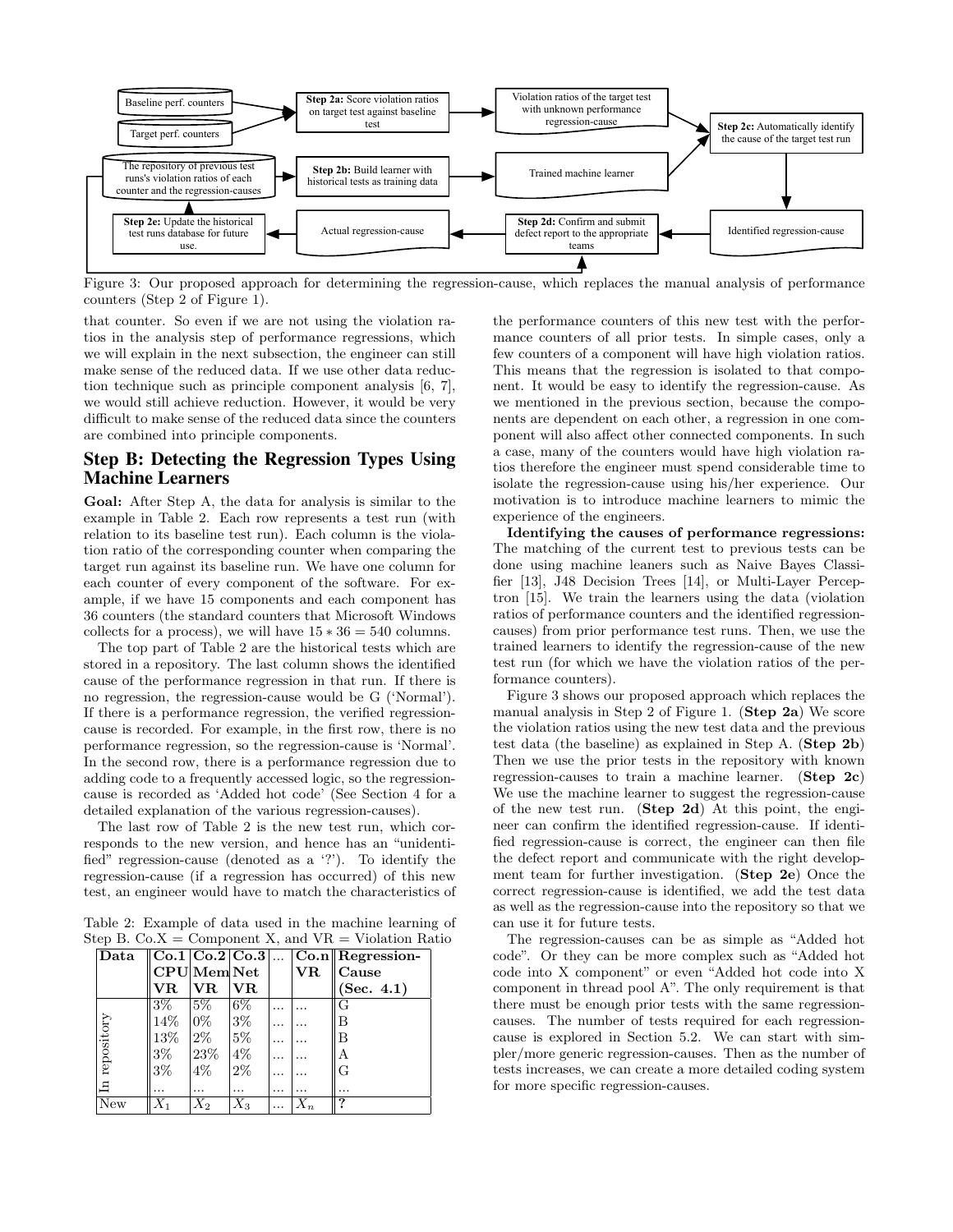# 4. CASE STUDY SETUP

#### 4.1 Performance Regression Injection

To evaluate our approach (Figure 3), we apply the approach on the commercial software (Commercial) whose performance team we are studying. We also apply the approach on an open source software, the Dell DVD store (DS), because we have limited disclosure on the Commercial case study. DS was used in many prior studies on software performance [5, 16].

In both case studies, we introduce six types of changes to the source code, each of which causes performance regressions (i.e., regression-causes). These regression-causes include those that are identified in Section 2.3 (in the future additional regression-causes can be added and explored – we limit our regression-causes to ones that the engineers noted to be frequently occurring based on their experience):

- (A) Added fields in long living objects: Causes memory usage increase. If a field is added to an object, and that object is created many times by the application, then even though the additional memory foot print of a field is small, the multiple instantiations can cause a large increase in memory usage.
- (B) Adding frequently executed logic: Causes a CPU usage increase. Even a small set of additional calculations added to a part of the source code which is executed frequently can cause an increase in CPU usage.
- (C) Added frequently executed DB query: Causes increased DB requests. In large software systems, each database can connect to hundreds of nodes. Each node processes millions of requests per minute. If a request performs one more database query than before, then the number of querying requests on the database would increase sharply.
- (D) Mismatched DB indices: Missing column indices in the DB – causing longer DB requests. Necessary indices are required for frequently-executed queries. However, the necessity is dependant on the actual load. Hence this kind of regression is only discovered in a performance test.
- (E) Mismatched text indices: Missing text indexes. This is similar to  $(D)$  but with respect to text indices, which are required if text searches are performed on a column of the DB.
- (F) Added blocking I/O access: Causes more and/or longer I/O access time. Accessing I/O storage devices, such as hard drives, are usually the slowest part of a transaction. Changes that add more I/O operation into a transaction usually causes performance regression if the transaction is executed frequently. For example, adding unnecessary log statements is a common mistake [17]. Log statements are usually required when implementing a new feature. There is a tendency to leave the logging statements behind in the source code when the change is finished. Unfortunately, if the log statements are part of a frequently accessed source code area, there will be a lot more log lines added in the log file, which can cause an increase in I/O.
- (G) Normal: No regression. This is the case where there is no performance regression. The new test run performs as good as the previous test run.

For the Commercial case study, we inject issues corresponding to the first four regression-causes (A, B, C and D). Regression-cause E is not applicable since there is no text search in all transactions. We could not implement regression-cause F without altering the functioning of the software, which we want to avoid. For each cause, we inject the actual problem (change in source code) in six different parts of the source code. Every one of these six different parts of the code lies in the same execution path for an end user action, like say the checkout process in an ecommerce application (refer to the discussion at the end of Section 2.3). We conduct a test run for each code location of each regression-cause. For each of these test runs that will cause a performance regression, we calculate the violation ratios using the counters of that run and the counters of a normal run. We also calculate the violation ratio of the normal runs (G) by scoring their counters against another normal run. Thus, we will have the performance counter data (violation ratios) of all 30 test runs: six each, for the normal case and the four regression-causes.

For the DS case study, we use the runs with performance regression of the five regression-causes (A, B, D, E, and F), by injecting the issues into six different areas of the JSP code. For regression-causes D and E we also had to change the database configuration, to cause a performance regression. For regression-cause F, the logging library was configured to write directly to disk, so that a performance regression with blocking I/O occurs. Normally, most production logging systems use asynchronous I/O instead, which does not cause a blocking I/O regression. For regression-causes A, B, and E, we introduce the problems in two different execution paths of the software. For example, A1 is adding fields in long living objects on the execution path for the searching transaction. A2 is adding fields in long living objects on the execution path for the ordering transaction. We tag  $A1$  and  $A2$  as two different regression-causes, because they are on two different execution paths from two different transactions, each of which has a different performance profile. Then, for each code location of each regression-cause, we conduct a test run. We calculate the violation ratios of each run by scoring that run against the 'Normal' runs (G), which we also run six times. We also calculate the violation ratios for the normal runs by scoring that run over the other normal runs. At the end, we have a table with 54 rows of violation ratios for the nine different causes (six test runs each, for the normal case, and eight problems - A1, A2, B1, B2, D, E1, E2, and F).

In both case studies, we collect only the standard counters from the OS's monitoring infrastructure, which produces about 32 counters per process, for each test run. Then, we calculate the violation ratios using that run as the target and one of the 'Normal' regression-cause runs (G) as the baseline. As a result, we have a table for each case study that is similar to the example in Table 2. We use these two tables for the analysis.

#### 5. RESULTS

#### 5.1 RQ1: How Accurate is our Approach?

#### *5.1.1 Approach*

We use learners from the Weka data mining software. We use learners that accept numeric independent variables (since violation ratios of counters are numeric) and a categorical dependent variable (identified regression-cause) as inputs to determine the learner with the best accuracy. If the learner can take our inputs, we use it for our approach. We found 17 such learners in Weka. Table 3 lists all the used learners.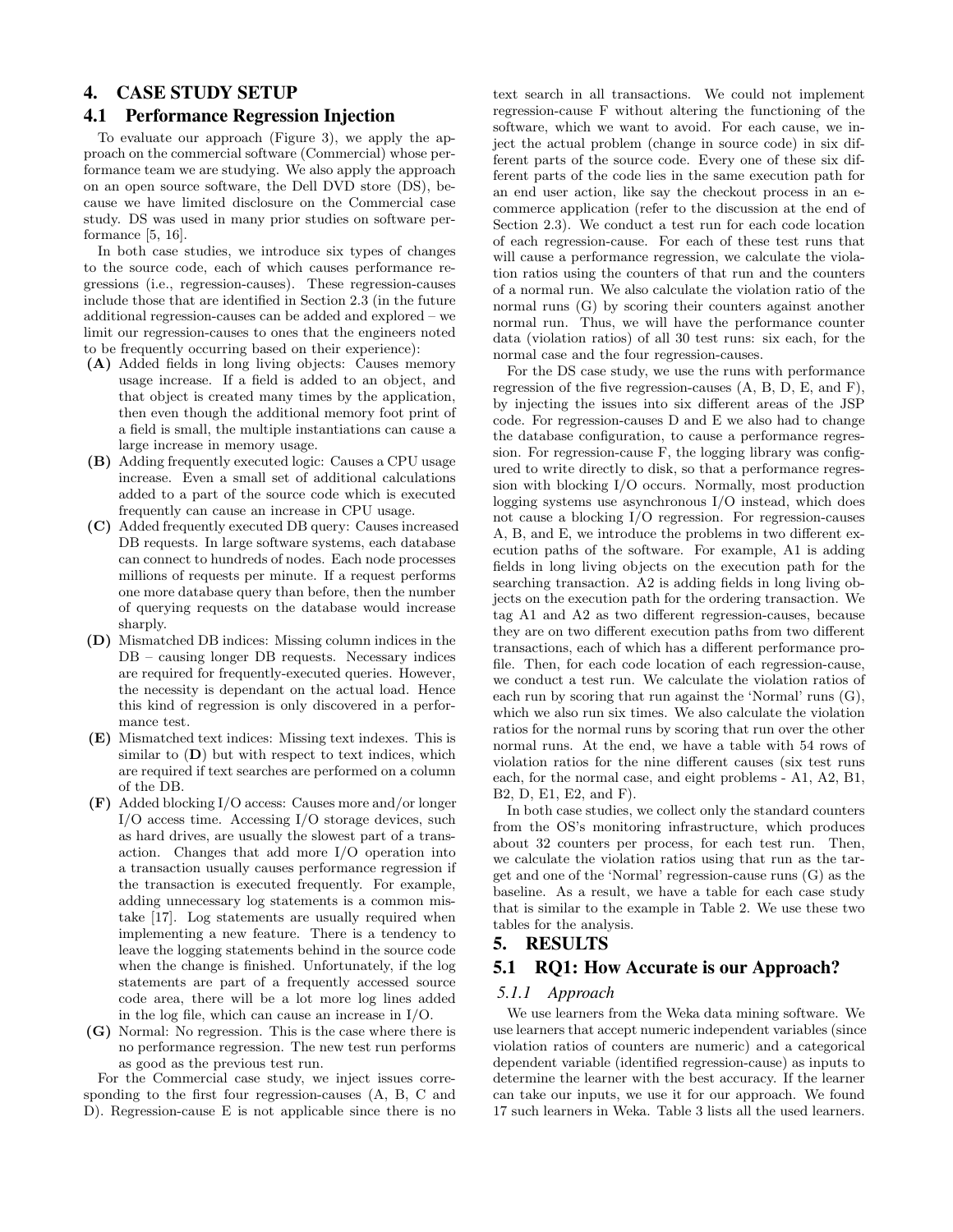For evaluation, we perform a leave-one-out evaluation for both case studies (Section 4)). We first pick one random test run out of all the runs of all the regression-causes. The rest of the runs are used for training the learner. Then, a learner is used to suggest the regression-cause of this test run, by finding the closest matching regression-cause of all the other test runs that were used as training data. Since regression-causes are known for each test run, we compare the suggested and the actual to evaluate the accuracy. If they match, then it is a success. For example, if the test run's actual regression-cause is "Normal", meaning no regression, and if the suggested regression-cause is also "Normal", then it is a successful identification. Otherwise, it is a failure. For example, if the suggested cause is "Adding hot code", then it is a failed identification. We repeat this procedure for all test runs.

For each learner, we report the accuracy as a percentage. Equation (1) defines the accuracy measure [29] used in our study: study: *Accuracy* <sup>=</sup> *<sup>|</sup>Success<sup>|</sup>*

$$
Accuracy = \frac{|Saccess|}{|N|} \tag{1}
$$

In (1), *Sucess* is the number of test runs where the prediction of the learner matches the actual regression-cause. *N* is the total number of runs. A high accuracy means our approach can reliably suggest the correct regression-cause to the performance engineers, thus potentially saving time.

We also report the gain in overall accuracy [29] over a random predictor, which is defined in Equation (2):

$$
Gain = \frac{Accuracy}{r}
$$
 (2)

In  $(2)$ , *r* is the accuracy  $[29]$  of the random predictor, which is defined in Equation (3):

$$
r = 100 * \sum_{i=1}^{\lvert \text{Regression-Causes} \rvert} (\frac{\lvert \text{Runs for regression-cause}_i \rvert}{N})^2
$$
\n(3)

Table 3: Success rates of different learners for identifying performance regression-causes using violation ratios (RQ1).

| Machine                             | Class        | Comm.  |                    | DS        |                           |      |                   |
|-------------------------------------|--------------|--------|--------------------|-----------|---------------------------|------|-------------------|
| learners                            |              |        |                    |           |                           | L.G  | C.G               |
|                                     |              | А.     | $\overline{G}$ .   | A.        | $\overline{\mathbf{G}}$ . |      |                   |
| Random<br>$\overline{r}$            |              | $20\%$ | $\overline{0}$     | $11\%$    | $\overline{0}$            |      |                   |
| (Eq.(3))                            |              |        |                    |           |                           |      |                   |
| J48 [14]                            | D.Tree       |        | $80\%$ 4.00 $56\%$ |           | 4.95                      | 4.48 |                   |
| LMT $[18]$                          | $D.$ Tree    | 57%    | 2.83               | $67\%$    | 5.94                      | 4.39 | 4.60              |
| $R.Forest$ [19]                     | D.Tree       |        | 70% 3.50           | $72\%$    | 6.48                      | 4.99 |                   |
| $R$ . Tree [20]                     | D.Tree       | $67\%$ | 3.33               | $64\%$    | 5.76                      | 4.55 |                   |
| N.Baves [13]                        | Bayes        | $53\%$ | 2.67               | $62\%$    | 5.58                      | 4.12 |                   |
| N.Bayes Mul.                        | <b>Bayes</b> | $63\%$ | 3.17               | $68\%$    | 6.12                      | 4.64 | 4.39              |
| BayesNet                            | <b>Bayes</b> | 70%    | 3.50               | $59\%$    | 5.31                      | 4.41 |                   |
| $\overline{\text{Dec}}$ . Tab. [21] | Rule         | $60\%$ | 3.00               | $39\%$    | 3.42                      | 3.21 |                   |
| $J\mathrm{Rip}$ [22]                | Rule         | 47%    | 2.33               | $57\%$    | 5.13                      | 3.73 | 3.70              |
| <b>PART</b> [23]                    | Rule         | 77%    | 3.83               | $50\%$    | 4.50                      | 4.17 |                   |
| IB $k$ [24]                         | Lazy         | $63\%$ | 3.17               | $63\%$    | 5.58                      | 4.37 |                   |
| $KStar$ [25]                        | Lazy         |        | 63\% 3.17          | $63\%$    | 5.58                      | 4.37 | 3.82              |
| LWL [26]                            | Lazy         | $53\%$ | 2.67               | $31\%$    | 2.79                      | 2.73 |                   |
| Logistic [27]                       | Reg.         | $57\%$ | 2.83               | $72\%$    | 6.48                      | 4.66 | 4.44              |
| $Sim.Logis.$ [18]                   | Reg.         | $50\%$ | 2.50               | $67\%$    | 5.94                      | 4.22 |                   |
| Mul.Perc. $[15]$                    | Neu.Net.     | 57\%   | 2.83               |           | 74% 6.66                  | 4.75 | $\phantom{0}4.87$ |
| SMO [28]                            | Neu.Net.     |        | 73\% 3.67          | 70\% 6.30 |                           | 4.98 |                   |

(A.) Accuracy (Equation (1)) (G.) Gain (Equation (2)) (L.G) Learner Avg. Gain (C.G.) Class Avg. Gain

For the Commercial system, we have five regression-causes in the test runs (four of them with performance regressions, and one is normal), with six test runs for each regressioncause. For the DS case study, we have nine regression-causes in the test runs (eight of them with performance regressions, and one is normal), with six test runs for each. Hence *N* is 30 and 54 and the value of *r* is 20% and 11% for Commercial and DS respectively.

#### *5.1.2 Results and Discussion*

Table 3 shows the accuracy for each of the studied learners in both case studies. The first row shows the random accuracy *r* (Equation (3)). If a machine learner performs worse than *r*, then that learner is not useful.

The higher the accuracy of a learner compared to the random predictor, the better the learner is. The seventh column (L.G.) shows the average accuracy gained (Equation (2)) compared to the random predictor over the two case studies. This average gain indicates the usefulness of a learner. The last column (C.G.) shows the average accuracy gained of all the learners of a particular machine learning algorithm class (column two). This shows which class of learners is most suitable for our approach.

The first observation that we can make from the results is that: most learners perform well compared to the random predictor. The worst learner (LWL) has a gain of 2.73 times over the random predictor. The best learner (RandomForest) gains 4.99 times. So, at Step 2e of our automated approach, when the engineers try to confirm the regression-cause, they already have two to almost five times advantage compared to a random approach. This advantage would translate into saved time and effort.

The second observation we can make from the results of Table 3 is that: the most suitable learning technique is system dependent. For the Commercial system, J48, which is a Java implementation of the C4.5 [14] learner, is the best learner with 80% accuracy. For DS, the best learner is MultilayerPerceptron [15], a lazy type learner, with 74% accuracy. This means that there is no universal best learner to suggest probable regression-causes for all software systems. The learner can be accurate in suggesting the probable regression-causes of one systems but not the other. MultilayerPerceptron and J48 [14] had the opposite accuracy for the two case studies. MultilayerPerceptron can predict with 74% accuracy for DS (best out of 17) but can only achieve 57% for the Commercial system (11th out of 17). On the other hand, J48 works the best for Commercial (80%) but is the 14th best out of 17 learners for DS (56%).

The third observation is that: although there is no universal best learner, there are few good learners (and classes of learners) for both case studies. Those learners are identified by the high average gain column (column 7 - L.G.). RandomForest [19] achieves an average gain of 4.99 times compared to the random predictor (which is 70% and 72% for the Commercial and DS respectively). Similarly SMO achieves average gain of 4.98. Hence using SMO, we gain about three and a half times compared to the random predictor for the Commercial system, and more than six times for DS. In general, the neural network class, which SMO is part of, has a good class-average gain which is 4.87 (last column of Table 3)). Note that we take the average to quantify the class level gain, but the median produced very similar results too. The decision tree class, which Random-Forest is part of, also has good class-average gain of 4.60.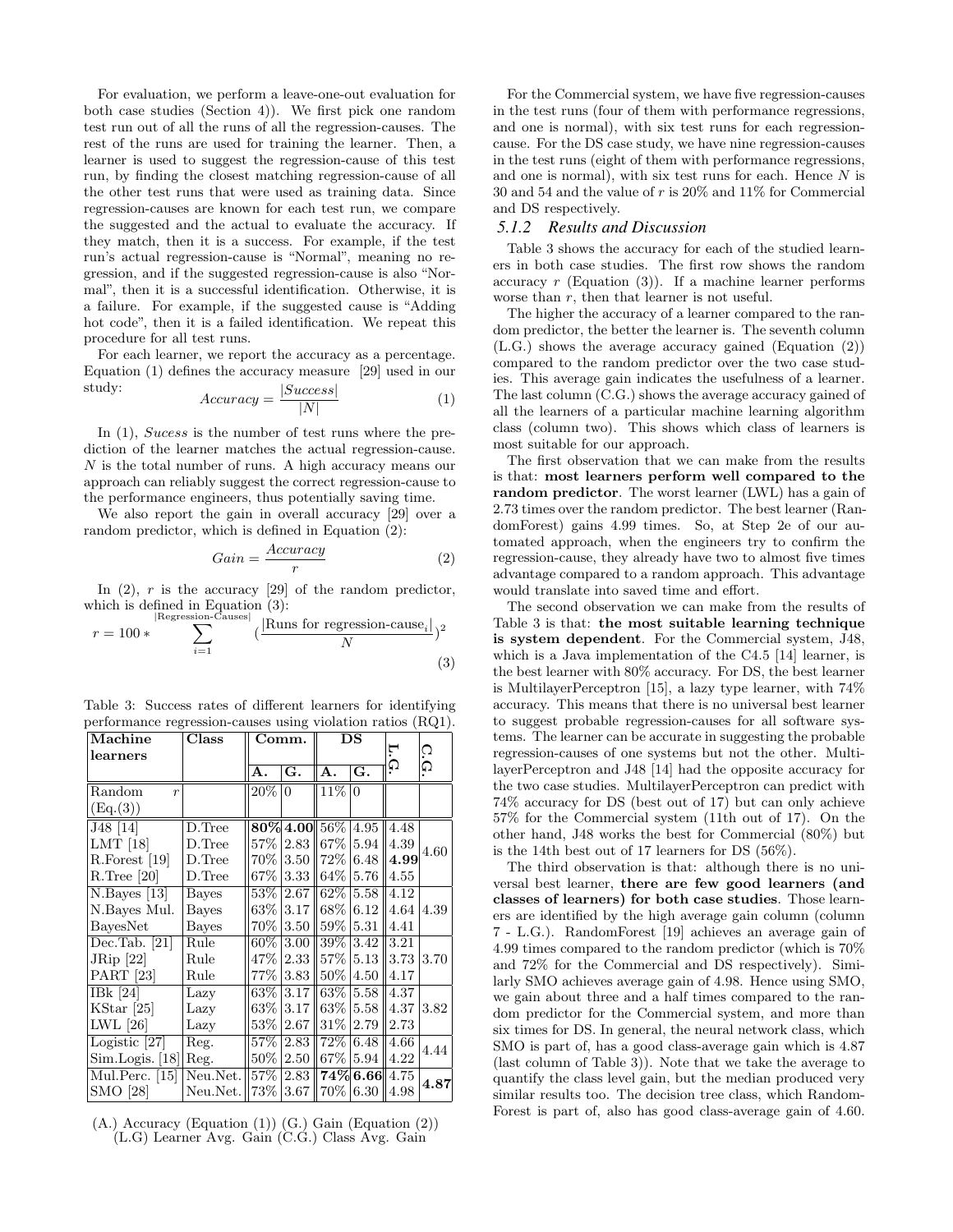

(a) J48 decision tree of the DS case study

(b) RandomForest decision tree of the DS case study

Figure 4: Comparing the decision tree structure of the DS case study

So, if it is not possible to find the best learner for a software system, learners from these two classes can be used.

The fourth observation is that: there are unsuitable learners (and classes of learners) for both case studies. In general, the rule and lazy based learners are the worst (class-average gain column of Table 3 - C.G.). While most of the classes have class-average gain greater than four, these two classes has less than four average gain. Rule based and lazy learners are the simplest learners. They are more suitable for a low number of features (i.e. fewer counters), with a large amount of data, and low amount of noisy data [30]. However, these learners can benefit from preprocessing techniques [11], to remove the noisy counters. The fact that both classes of learners perform badly suggests that the relationships among the performance counters are not simple.

To examine more on why certain class of learners performed very well (observation 2), we look at the decision tree class of learners in Table 3 for the DS case study. In particular we compare J48 and RandomForest. In the commercial case study, both learners have a similar performance. While in the DS case study there is a much larger difference in the performance of these two learners (almost 16%). Therefore, we compare the trees that are created by these two learners in the DS case study to understand why there exists such a difference in performance.

Figure 4 are the decision trees for the J48 and Random-Forest learners of the DS case study. As we can see, J48's decision tree is simple. On the left subtree of the root, the decisions are based on the MySQL related counters. On the right subtree, the decisions are based on the Tomcat related counters. RandomForest's decision tree, on the other hand, uses both set of counters data throughout its structure.

The J48 learner is not able to take advantage of all the relationships among the counters. So the gain and accuracy achieved is low. The RandomForest learner was introduced for this kind of situation  $[30]$ . It works by generating different decision trees on a subset of counters. The decisions are the most popular among all generated trees. The resulting tree was able to take advantage of more relationships among the counters. Thus, it has better gain and accuracy.

RandomForest learner can also be used to show importance of different counters for a specific classification problem. We run this analysis for the decision tree of the DS case study (Figure 4(b)). Table 4 shows the top 20 most important counters. If we look at the regression-causes of the DS case study in Section 4, most of the causes should mainly change the CPU and memory usages of the MySQL and Tomcat process with the exception of cause F. However, Table 4 shows that the top most important counters are mostly IO related. This is an example of the complex relationship among counters which the machine learners, such as RandomForest, are able to capture.

#### 5.2 RQ2: How Much Training Data is Required?

The results of RQ1 shows good accuracy for both case studies. So we have evidence that our approach is useful. Assuming that a performance team wants to adopt our approach, they would first need to build a repository of test runs with identified regression-causes. Building such a repository can be very time consuming. In RQ2, we want to understand how much training data is needed before one can start using our approach.

#### *5.2.1 Approach*

To determine the amount of performance test runs required in the repository (i.e., size of training set), we modify the leave-one-out procedure in RQ1. The goal is to observe the change in accuracy if we use one, two, three, four, or five runs of each regression-cause for training instead of using all six runs as we did in RQ1. So, after picking one random run for testing, we will only use *n* run(s), selected randomly (where *n* is one to six), of each regression-cause from the rest of the runs to train the learner. This will limit

Table 4: Variable importances (VI) of the counters in the RandomForest decision tree (in  $10^{-7}$ 

| VICounter                  | <b>VI</b> Counter          |
|----------------------------|----------------------------|
| $.93$ SQL IO R B/s U       | .34 Tom. IO W B/s U        |
| $.78$ SQL IO W B/s L       | .33 Tom. pool paged U      |
| .78 Tom. IO data $B/s$ L   | .31 Tom. pri. time $L$     |
| $.76$ Tom. IO W B/s L      | $.31$ Tom. working set L   |
| $.69 SQL$ work. set U      | .28 SQL IO data $O/s$ L    |
| .66 SQL IO W O/s L         | $.28$ SQLIORB/sL           |
| .64 Tom. IO data $B/s$ U   | .27 Tom. IO other $B/s$ U  |
| $.53$ SQL IO R O/s U       | .24 SQL IO R O/s U         |
| $.47$ SQL IO data O/s U    | .23 Tom. page faults/s $U$ |
| .46 Tom. page faults/s $L$ | .22 Tom. pool nonpaged B U |
| .35 SQL IO data B/s L      | .19 SQL User Time U        |

R=read W=write B=bytes O=operations U=Upper vio. ratio L=Lower vio. ratio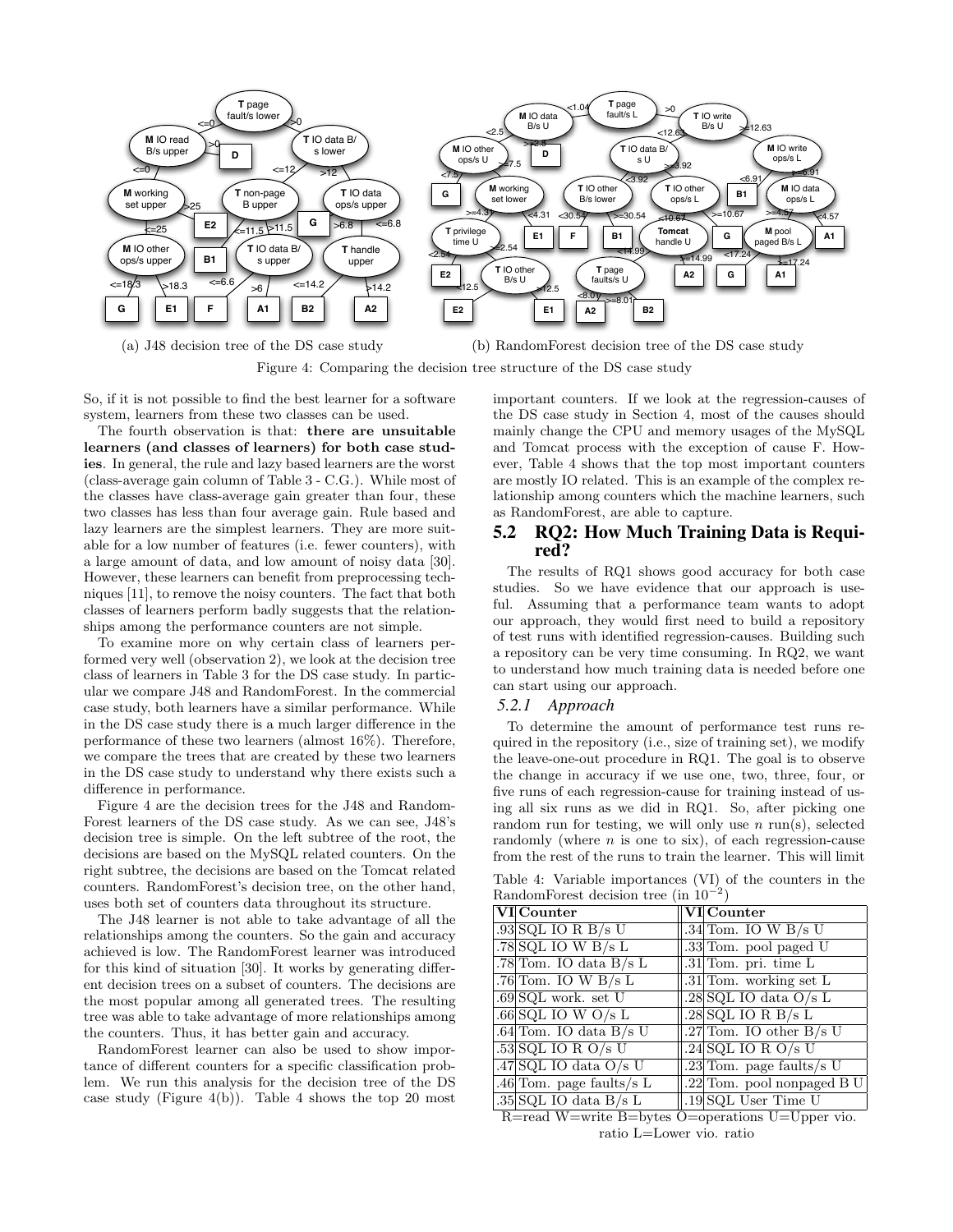

Figure 5: Accuracy of the top five learners using different number of test runs per regression-cause for training  $(RQ2)$ .

the size of training data to *n* for each regression-cause. We perform the procedure six times for each *n* and report the accuracy. We note that, similar to RQ1, under no circumstance is the testing run used for training.

#### *5.2.2 Results and Discussion*

Figure  $5(a)$  and  $5(b)$  shows the results for both case studies. We perform the procedure mentioned above using the top five learners according to the gain columns (G.) in Table 3. The first set of bars in Figure 5(a) and 5(b) show the accuracy when only one run of each regression-cause is used for training. The second set of bars is the accuracy when we use two test runs per regression-cause and so on.

We can make two observations from the results shown in Figure 5(a) and Figure 5(b).

Firstly, in most cases, accuracy of the regression-cause identification increases with the increase in training data size. This is an indication of good learners for any data mining application [29]. Since our approach (Figure 3) is iterative, the more iterations there is, the more historical data is available, and thus the better accuracy.

Secondly, for the Commercial case study, we did not reach the top accuracy with six runs in our case study. For J48, which is the best learner for this system, the accuracy increases steadily from 30% when one run per regression-cause is used, to 80% when six runs per regression-cause are used. So the result has not reached a plateau yet. This indicates that there is still room for improvement (when additional runs can be added to the repository) in the Commercial case study.

In contrast, we reach a plateau for the DS case study with about four runs. This probably means that we have enough runs for this case study. For Logistic, MultilayerPerceptron, and SMO, we reach 70% accuracy with four runs per regression-cause. At five runs per regression-cause, we do not have any additional gain in accuracy, thus indicating that we have reached the maximum accuracy for the three learners. At six runs per regression-cause, the accuracy of MultilayerPerceptron does not improve. Logistic and SMO's accuracy even decreases. This is evidence of over-fitting [29].

# 6. APPLICATION AND FEEDBACK FROM INDUSTRY

# 6.1 Application

To collect feedback from the performance engineers, we applied our proposed approach on a few recently available

test runs of the commercial system as a proof of concept. Setup: Since we can not build a historical repository because of the unavailability of certain data, we decided to use the same injected runs as we used in RQ1 and RQ2 as our historical test repository. These test runs are hence considered as synthetic test runs.

We asked two performance engineers of the commercial system (besides the last two co-authors) for three test runs with actual performance regressions. All three runs have performance regressions as confirmed by the performance engineering experts of the commercial system in a recent testing cycle. The regression-cause has been confirmed to be similar to one of the regression-causes that exist in our repository. We also obtain three runs of the previous version to use as baseline.

For each of the three runs, we apply our approach to identify the regression-cause using the top five learners in Table 3. Similar to RQ2, we train the learners with one randomly chosen run per regression-cause. Then we train with data from two, tree, four, five, and all 6 runs for each regression-cause. For each of the three new test runs we measure the accuracy of each of the learners (i.e., whether the predicted regression-cause is the actual regression-cause). We repeat this procedure 6 times, so that in the case where just one run is chosen per regression-cause, there is chance for each of the 6 run for that regression-cause to be chosen.

Results: The accuracy is recorded in Figure 6. The first set of bars show the accuracy when we use only one run per regression-cause. The next set of bars show the accuracy when we use two runs per regression-cause and so on.

For these particular runs with actual performance regression, our approach can accurately identify the actual regression-cause using the repository of synthetic test runs. Both BayesNet and SMO reach 100% accuracy when only five test runs per regression-cause are used as training data. At four runs per cause, both learners reach 94% accuracy already.

The results support the possibility of adopting our approach in a commercial setting. Since not many software system have a performance test repository with identified regression, one can boot-strap our approach by creating a synthetic repository of test runs with injected problems (due to various causes). Using this repository, our approach can be adopted without having to wait for test runs with actual performance regressions.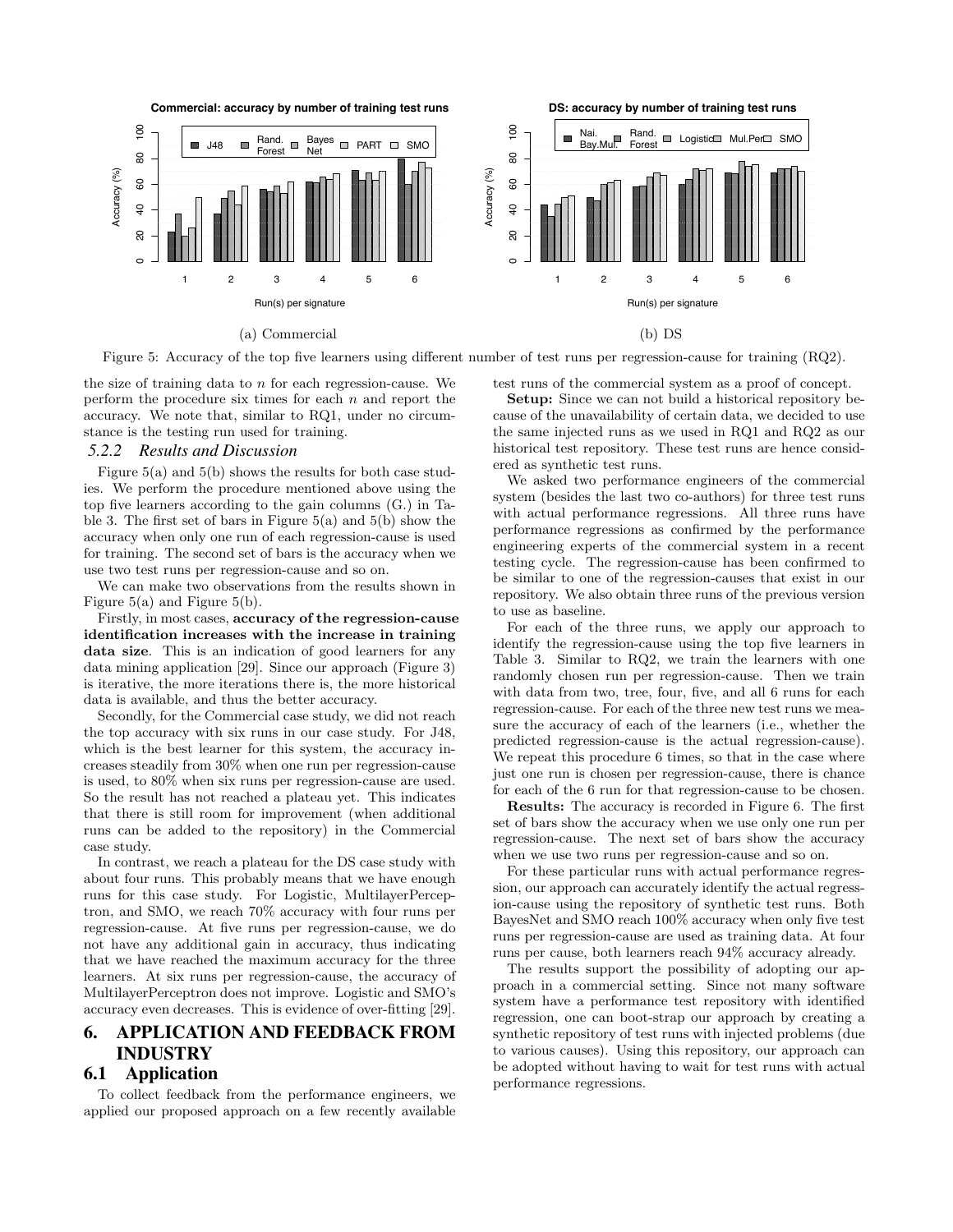

Figure 6: Accuracy of the top five learners when using the synthetic runs to identify the regression-causes of three actual test runs of the commercial system.

#### 6.2 Feedback

Apart from the high accuracy of our approach, the feedback from the performance engineers was positive. The engineers were impressed with the potential time saving. They compared our approach with a push information mechanism such as Amazon's book suggestion. Having the suggestions would help them in completing the analysis earlier since they do not have to go through all the data.

More importantly, the engineers said that the violation ratios that we produced in Step A (Section 3) are simple and easy to explain. It is easier to adopt an approach which can be explained easily to other teams.

The engineers were also impressed that we only use the standard resource counters which are available on any operating system. In reality, the software also implements their own counters such as queue sizes or response-times of different processing threads. Such counters could potentially improve the accuracy of finding regression-causes by our approach. We are going to examine this in our future work.

However, the engineers also noted some potential limitations of our approach. First, we demonstrated our approach on only one of their regressions. A larger industrial study is required to justify the investment cost of applying our approach. Second, we did not verify the accuracy of our approach when there are multiple regression-causes in the same test run. However, identifying standalone regressioncauses are also helpful to developers. In future work, we will examine the case of multiple regression-causes. Third, although the results show that any machine learner performs better than the random predictor, the training set must have sufficient number of test runs for each regression-cause. If the regression-cause of the new test is new to the software system, there would be no similar runs in the historical test repository (Figure 3). Thus, the learner will output the closest regression-cause that it can identify. This can be misleading. The engineers can potentially mitigate this risk by introducing synthetic runs for possible regression-causes into the training set, but there is no guarantee. Fourth, while our approach can save time, from manually checking all the possible regression-causes, it might create unwanted distractions from the mismatched regression-causes when the approach fails to produce a correct match. Fifth, as the software evolves, the regression data in the repository might become invalid over time, which might cause the learners to produce misleading suggestions. A longitudinal

study is required to understand the effect of evolution on the accuracy of older runs. Finally, using our approach we can identify the type of regression, but not the location of it. Although finding the location would be be even more helpful to the performance engineers, knowing that regression type is the first step in the right direction. In future work, we will explore how we can automatically find the code location from the regression-cause. Even with these limitations, the possibility of saving time makes our approach very attractive to them.

#### 7. RELATED WORK

There are many related studies which aim to detect problems in performance regression tests automatically. For example, Foo et al. [16] detected changes among the performance counters using association rules. If the differences are higher than a threshold, the run is marked as problematic. Malik et al. [31] used a factor analysis technique called principle component analysis to transform all the counters into a small set of more distinct vectors. Then they compare the pairwise correlations between the vectors in the target run with those of the baseline run. Ghaith et al. [32] proposed the use of queuing networks to detect performance regression. Jiang et al. [5, 33] introduced approaches to automatically detect anomaly in a performance test. Their approaches automatically detect out-of-order sequences in the software log. As in our previous studies [12, 11], where we first proposed the use of control charts to detect performance regressions, these related works only leverage the data of the baseline and the new test run. Our approach in this paper aim to improve previous results by leveraging a repository of previous test data as well. Hence the related literature presented above can only detect if a performance regression has occurred, but not identify the regression-causes.

There are many studies [34, 35, 36, 37] in system engineering which use machine learning or statistical techniques on performance counters. However, their goal is to determine if a software system is performing well or not during a particular time period. On the other hand, Altman et al. [4] proposed an approach to detect the causes of performance regression, which is similar to what we want to achieve. While their approach can be very accurate, it uses call stacks sampled throughout the test run. We believe that our approach is more practical since call stacks are more difficult and costly to collect on all components of a large software system.

#### 8. CONCLUSION

In this paper, we proposed a new type of software repository and demonstrated its value through an industrial setting. This repository of performance test runs allow us to automatically identify the cause of performance regressions in new test runs.

We conducted two case studies to develop and evaluate our approach. The results show that our approach can accurately suggest (up to 80% accuracy) the regression-cause with a very small training dataset (sometimes with as few as three or four test runs per regression-cause). Moreover, this approach can be boot-strapped using synthetic test runs with injected problems.

The results thus far are encouraging. For future research, we are planning to adopt a code mutation approach which randomly injects regressions into various parts of the code. Then, we can use the same technique we have here to deter